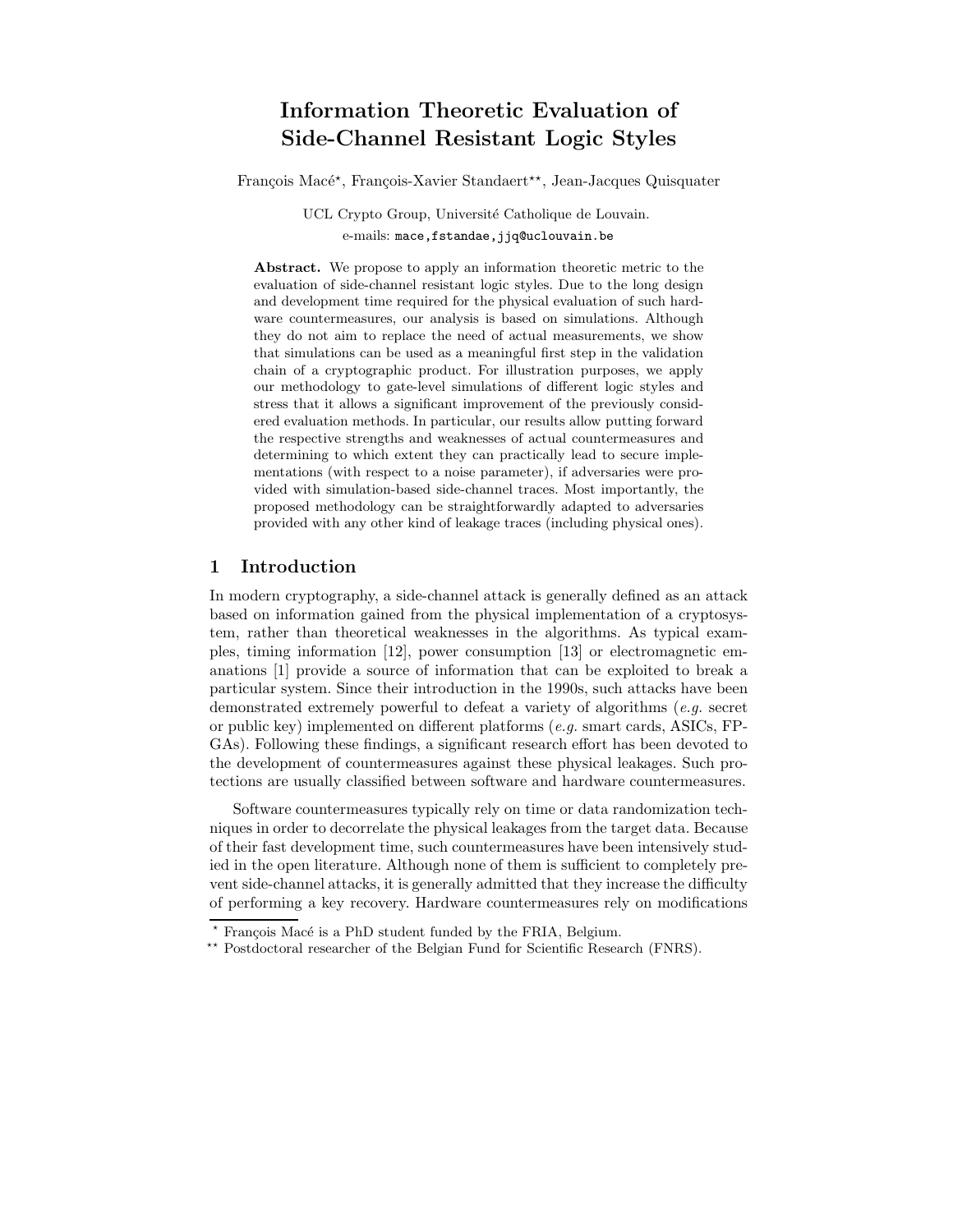of an implementation's physical structure. As a typical example, asynchronous designs have been investigated in order to evaluate the extent to which they decrease the side-channel leakages, e.g. in [8]. Similarly, the use of dynamic and differential logic styles for which the power consumption is (ideally) independent of the data handled, e.g. in  $[11, 15, 21, 22]$ , the use of masked logic gates, e.g. in [9], or the combination of both, e.g. in [17] have been proposed as solutions to increase to security of an implementation against side-channel adversaries. Although side-channel attacks have been intensively investigated in the recent years [6], the fair evaluation of these different countermeasures has been a long standing open question. In [18], a theoretical framework was consequently introduced and suggests analyzing side-channel attacks with a combination of information theoretic and security metrics. These metrics respectively aim to evaluate the amount of information provided by a leaking implementation and the possibility to turn this information into a successful key recovery. They allow considering the quality of an implementation and the strength of an adversary separately.

This paper has three distinct goals. First, we aim to analyze different hardware countermeasures against side-channel attacks with the information theoretic metric introduced in [18]. We also justify this evaluation criteria with respect to previous attempts to quantify the effectiveness of side-channel countermeasures. Unfortunately, due to the length and cost of their design process, only a few realizations of hardware countermeasures have been publicly detailed, evaluated and compared. As a consequence, an alternative goal of the paper is to improve the previously proposed simulation-based security evaluations for side-channel resistant logic styles. We note that such simulation-based investigations are not intended to replace the need of actual measurements in side-channel attacks but to serve as a meaningful first step in their evaluation. As intuitively pictured in Figure 1, a target implementation can be viewed at different levels of complexity, ranging from an abstract logic level to the actual physical level. As a matter of fact, side-channel attacks are performed at the physical level. The aim of a simulation-based security evaluation is to get some insights on a physical attack without performing measurements, by carefully investigating higher abstraction levels. The figure immediately suggests the limitations of such an approach. Namely, each time the abstraction level decreases, new imperfections may appear in the design process, possibly increasing the amount of information provided to the adversary. For example, certain masking schemes work fine at the logic level but fall under attacks if the circuits glitching activity is taken into account [16]. Similarly, dual-rail circuits are highly dependent on how perfectly balanced the routing process is [10, 23]. Otherwise said, the best security evaluation is (obviously) performed at the physical level, using actual measurements. Hopefully, this does not mean that the simulation-based approach is meaningless, but that it only pictures a part of the physical reality that has to be confirmed by subsequent analyzes at lower abstraction levels. This latter point relates to the third objective of the paper. Namely, we aim to illustrate how the evaluation methodology introduced in [18] can be turned into a bottom-up approach for the security evaluation of any countermeasure against side-channel attack.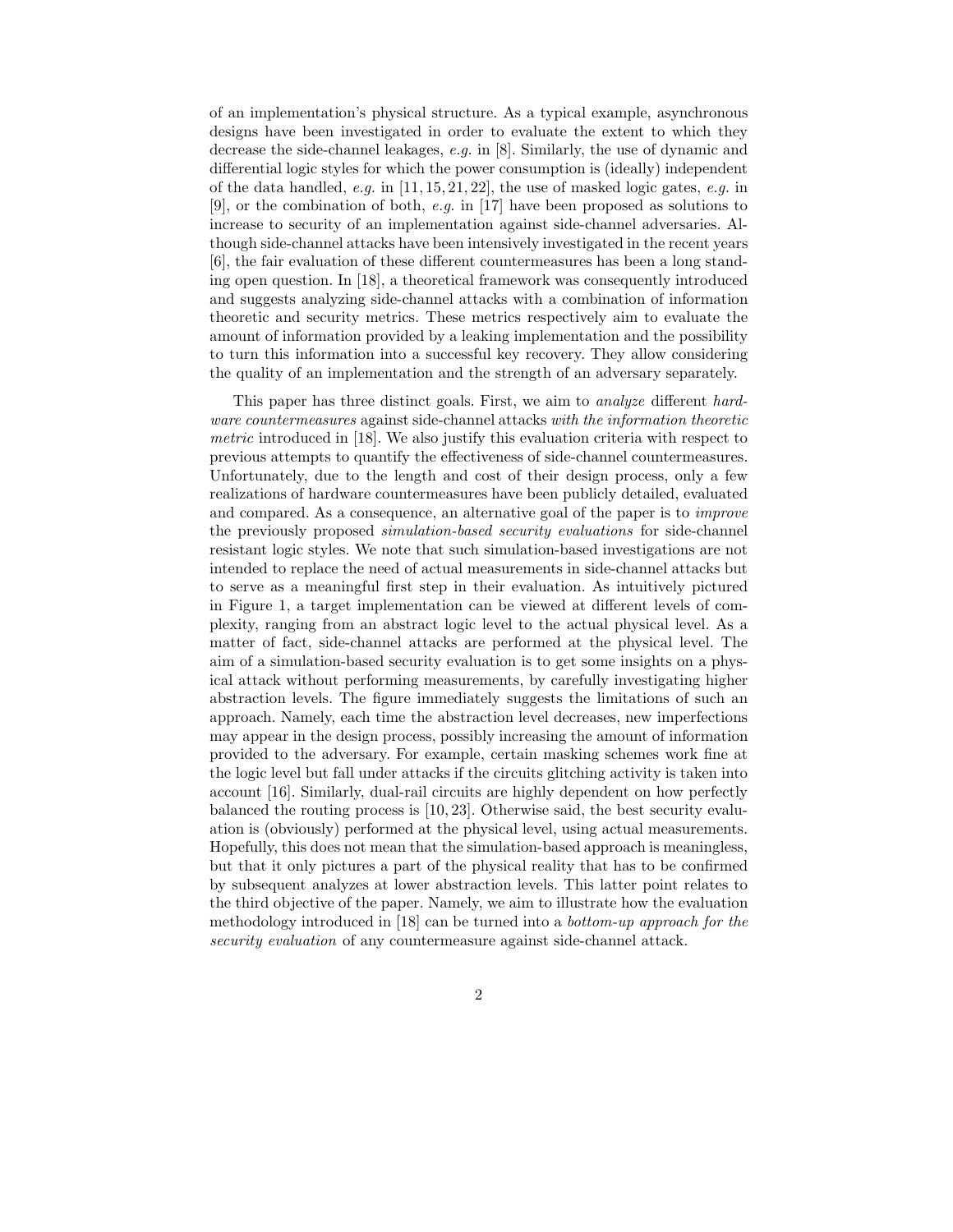

Fig. 1. Circuit abstraction levels and side-channel leakages.

Otherwise said, the transistor-level simulated traces we analyze in this report only provide the bottom of a complete evaluation process for side-channel resistant logic styles. Lower level  $(e,q)$  post-layout) simulations are intermediate steps and physical measurements constitute the top-level. But contrary to most previous (ad hoc) solutions for the analysis of side-channel attacks and countermeasures, the proposed methodology and metrics are expected to remain meaningful against any implementation, at any abstraction level.

## 2 Brief description of the investigated logic styles

In this section, we briefly present the different logic styles we considered for our security investigations. Among the various proposals that have been proposed in the open literature (that could be similarly investigated), they were selected in order to obtain a representative panel of countermeasures acting at the gate level. Namely, we analyzed standard CMOS gates for reference, dual-rail precharged logic styles and masked logic styles. We also selected countermeasures requiring full custom design vs. countermeasures that can be implemented using CMOS standard cell libraries. These features are summarized in Table 1.

- Sense Amplifier Based Logic (SABL): is a full custom logic style proposed in [21]. SABL uses dual-rails and pre-charges with an internal structure allowing the full discharge of all the internal capacitances.
- Wave Dynamic Differential Logic (WDDL): is a dual-rail pre-charge like logic style based on standard cell libraries [22]. It uses a combination of complementary logic gates in order to balance the activity in the circuit.
- Dynamic Current Mode Logic (DyCML): is a dual-rail pre-charge logic style using current mode behavior. It was originally proposed in [2] and the first investigations of its security features have been proposed in [15].
- Low-Swing Current Mode Logic (LSCML): is a dual-rail pre-charge logic style presented in [11] using current mode logic behavior as DyCML. In LSCML, the value of the swing is independent of the value of the load capacitances and of the size of a particular transistor.
- Masked Dual-Rail Pre-charge Logic (MDPL): is a masked dual-rail pre-charge logic style, introduced by Popp and Mangard [17] in order to get rid of the routing constraints usually required for dual-rail gates to resist side-channel attacks. It can be implemented using a standard majority gate.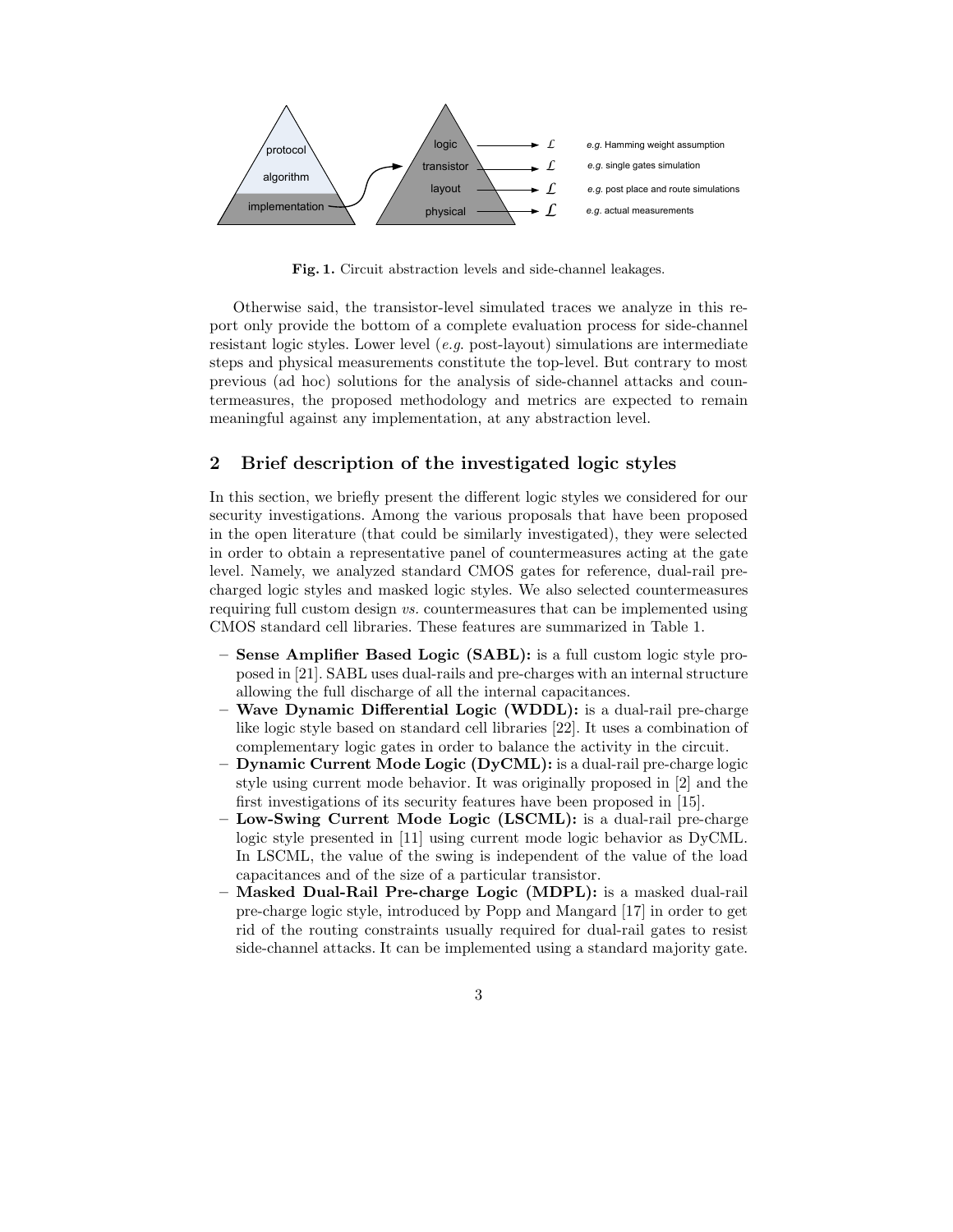**Gammel-Fischer Logic (GF):** relates to the work presented in [9], in which the authors formalize the problem of information leakage due to glitches for masked logic and propose a combination of operations that do not reveal information about the data handled, even in the presence of glitches.

|              |  | Logic styles   Dual-Rail   Masked   Pre-Charged | Standard Cell |
|--------------|--|-------------------------------------------------|---------------|
| <b>CMOS</b>  |  |                                                 |               |
| <b>SABL</b>  |  |                                                 |               |
| <b>WDDL</b>  |  |                                                 |               |
| DyCML        |  |                                                 |               |
| <b>LSCML</b> |  |                                                 |               |
| <b>MDPL</b>  |  |                                                 |               |
| GF           |  |                                                 |               |

Table 1. Summary of logic styles.

## 3 Evaluation criteria & methodology

#### 3.1 Old proposals and limitations

Since the first logic styles were proposed in order to improve the security against side-channel attacks, several evaluation criteria have been introduced to quantify their effectiveness. The aim of this section is to detail some of the most frequently used criteria and to point out their limitations.

Among the first ones, the Normalized Energy Deviation (NED) and Normalized Standard Deviation (NSD) were introduced in [21] and used in a number of works. They both categorize the quality of a logic style according to the variance of the power consumption over different keys. The main limitation of this approach is that it does not allow a fair comparison of masked and dual-rail logic styles. Dual rails typically reduce the variances while masking does not. NED and NSD are therefore heuristic metrics rather than sound criteria. An improvement of the variance-only approach is to consider a particular side-channel adversary and see how good it behaves against various logic styles. For example, [17] suggested comparing the difference-of-mean-energies of different logic styles which directly relates to Kocher's DPA [13]. Tiri and Verbauwhede similarly used a correlation attack [25]. The limitation is then that the security evaluation relates to one particular adversary. In theory, it would be interesting to discriminate the logic styles, independently of a particular attack.

As a consequence of these limitations, an evaluation methodology for sidechannel attacks was introduced in [18] and suggests quantifying them with a combination of security and information theoretic metrics. Intuitively, the aim of a security metric is to measure the strength of a side-channel adversary while the aim of an information theoretic metric is to determine the amount of information leaked by a given implementation (or logic style). It is shown in [18] that the mutual information relates to the asymptotic success rate of a Bayesian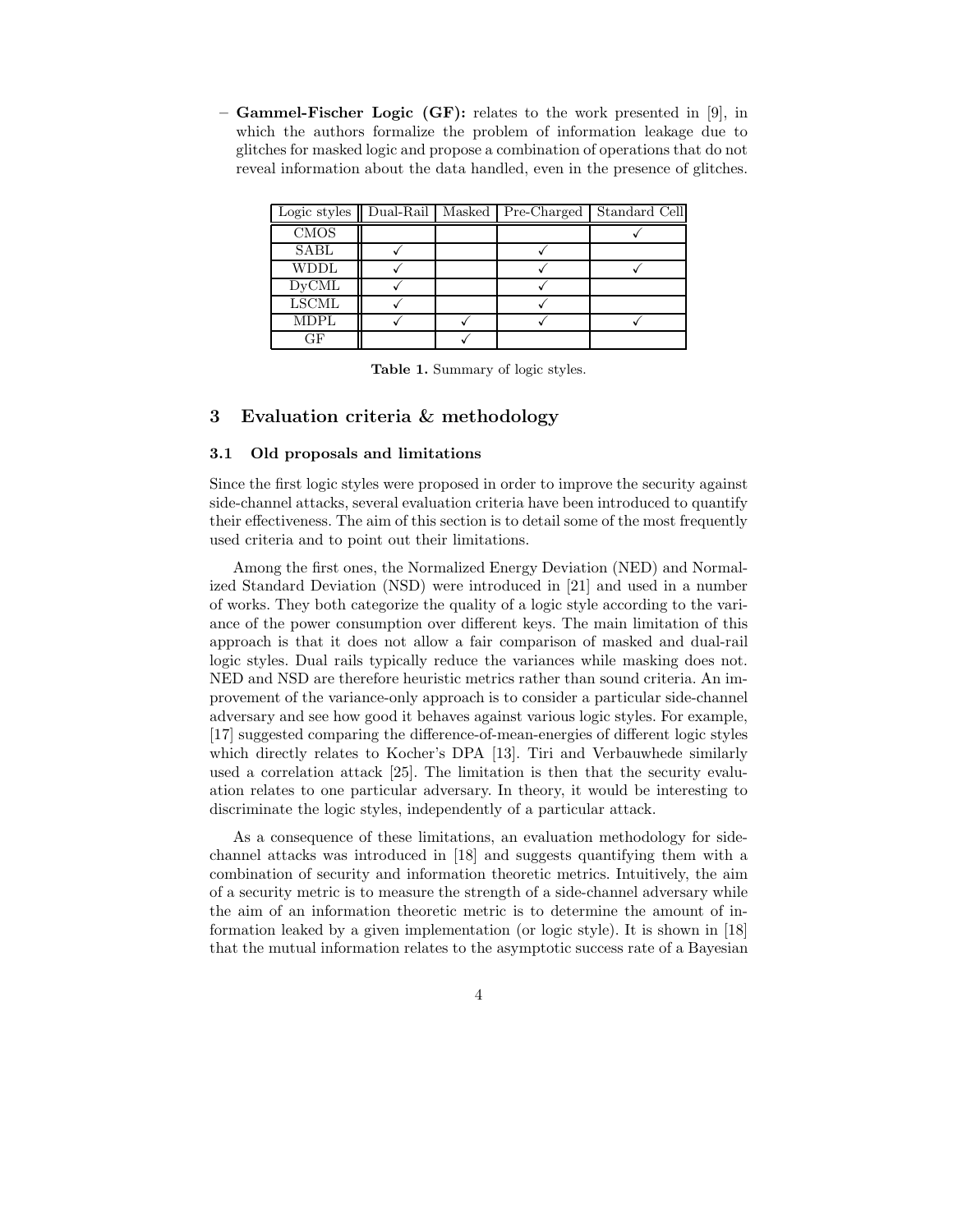adversary that is usually assumed to be the strongest one for side-channel attacks, if a perfect noise model is available to the adversary [5]. Since the mutual information measures the extent to which the side-channel information allows discriminating different keys, it is the method of choice for the evaluation of different countermeasures. In the following, we will consequently compute this information for various logic styles. In addition, and contrary to previous approaches for the evaluation of side-channel countermeasures, we will evaluate the information available with respect to the amount of noise in the side-channel measurements in order to determine the noise thresholds for which a given countermeasure becomes a better (or worse) solution than another one.

## 3.2 Information theoretic approach

In this section, we define the mutual information as it will be used to evaluate different side-channel resistant logic styles. For this purpose, we define  $S_g$  as a variable denoting the correct target signal  $(e.g.$  typically, a part of a secret key) in a side-channel attack and  $s_q$  as a realization of this variable. Similarly, the variable S denotes any possible candidate value of the correct signal  $S_q$  and s is a particular value of S (*i.e.* a key candidate). Let  $\mathbf{L}_{s_g}^q$  be a random vector containing the side-channel observations generated by the correct key class  $s_g$  with q queries to the target cryptographic implementation and  $\mathbf{l}_{s_g}^q$  be a realization of this random vector. In practice, we have:  $I_{s_g}^q = [l_{s_g}^1, l_{s_g}^2, \ldots, l_{s_g}^q]$ , where each  $l_{s_g}^i$  is the side-channel trace corresponding to one given query. We evaluate the amount of information in the side-channel leakages with the conditional entropy:

$$
\mathcal{H}[S_g | \mathbf{L}_{s_g}^q] = \mathbf{E} \underset{s_g}{\mathbf{E}} \mathbf{E} \quad -\log_2 \Pr[S = s_g | \mathbf{L}_{s_g}^q = \mathbf{l}_{s_g}^q]
$$

From which we derive the mutual information:

$$
\mathcal{I}(S_g; {\bf L}^q_{s_g}) = \mathcal{H}[S_g]-\mathcal{H}[S_g|{\bf L}^q_{s_g}],
$$

where  $H[S_g] = \mathbf{E}_{s_g} - \log_2 \Pr[S_g = s_g]$  is the entropy of the key class  $S_g$  before any side-channel attack has been applied. In the following, we typically investigate the security of 2-input or 3-input logic gates for which  $H[S_q] = 2$  or  $H[S_q] = 3$ .

In order to include the various types of noise that affect the side-channel leakages in our analysis, we assumed that the overall effect of all the noise sources in a side-channel attack can be modeled by a Gaussian distribution. That is, we considered leakages of the form:  $\mathbf{l}_{s_g}^q = \mathbf{d}_{s_g}^q + \mathbf{n}^q$ , where  $\mathbf{d}_{s_g}^q$  is the leakage deterministic part (typically provided by the simulations in the next sections) and  $\mathbf{n}^q$  is the normally distributed noise with variance  $\sigma_n^2$ . These definitions can be straightforwardly applied to our different logic styles as follows.

Pre-charged/not masked logic styles: SABL, WDDL, DyCML, LSCML. This is the easiest situation since there is one single leakage trace per secret  $s<sub>a</sub>$ :

$$
H[S_g | L_{s_g}^q] = -\sum_{s_g} \Pr[s_g] \int \Pr[1^q | s_g] \cdot \log_2 \Pr[s_g | 1^q] \, dl,
$$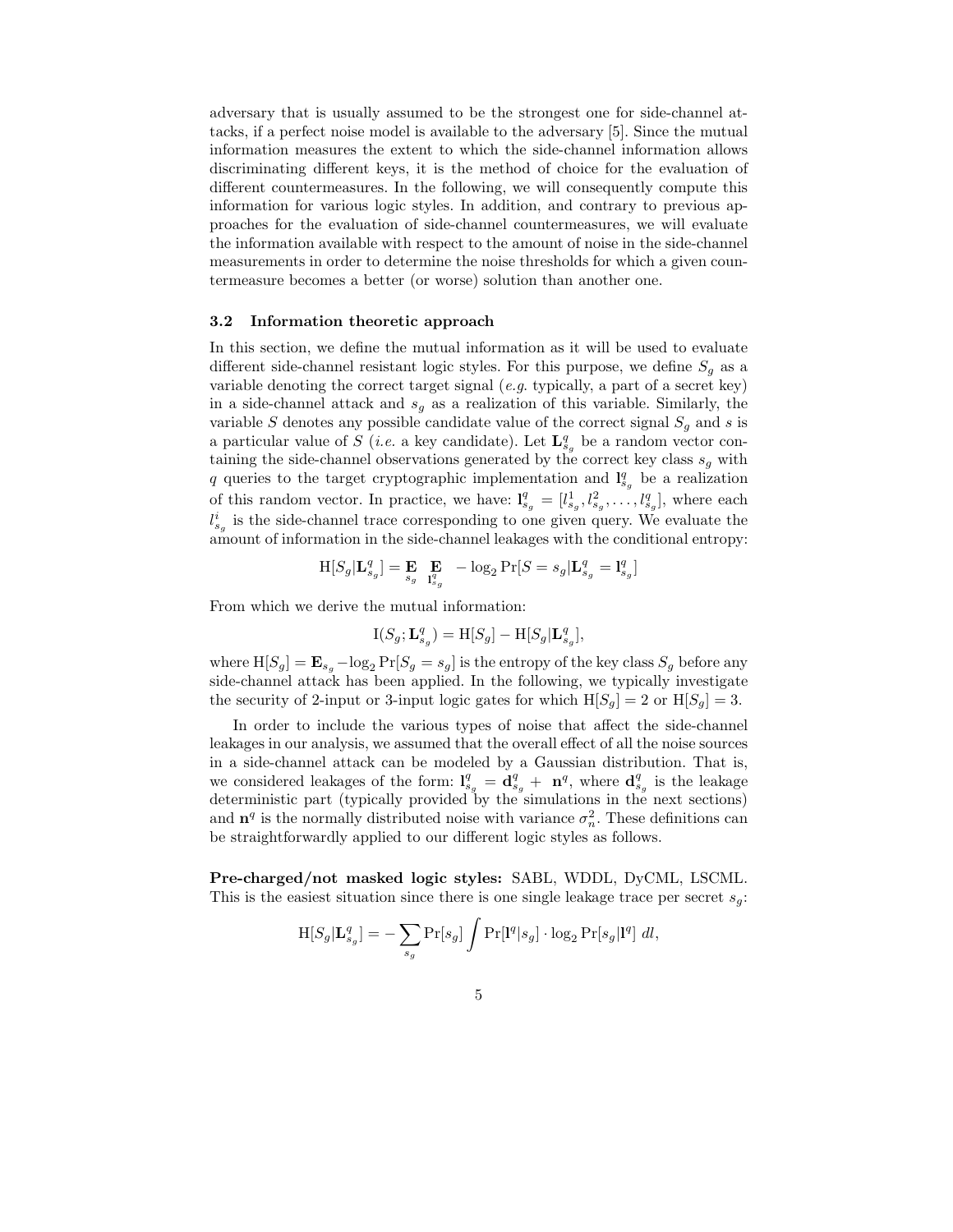where  $Pr[s_g|\mathbf{l}^q] = \frac{Pr[\mathbf{l}^q]}{\sum_{\mathbf{P}} P}$  $\frac{\Pr[\mathbf{l}^q | s_g] \cdot \Pr[s_g]}{\sum_s \Pr[\mathbf{l}^q | s] \cdot \Pr[s]} \, = \, \frac{\Pr[\mathbf{l}^q]}{\sum_s \Pr}$  $\frac{\Pr[I^{q}|s_{g}]}{\sum_{s}\Pr[I^{q}|s]}$ . Note that due to the particular structure of our leakages, *i.e.*  $\mathbf{l}_{s_g}^q = \overline{\mathbf{d}_{s_g}^q} + \mathbf{n}^q$ , the integral over the leakages is equivalent to an integral over the noise values.

Not pre-charged/not masked logic styles: CMOS. The situation is now slightly more complex. Since there is no systematic pre-charge, each secret  $s_a$ can give rise to different leakage traces, corresponding to the different input transitions. If we denote the possible input transitions by a variable T and a particular transition by  $t$ , we find:

$$
H[S_g|{\bf L}_{s_g}^q] = -\sum_{s_g} \Pr[s_g] \sum_t \Pr[t] \int \Pr[{\bf l}^q | s_g, t] \cdot \log_2 \Pr[s_g|{\bf l}^q] \ dt,
$$

where  $Pr[s_g|\mathbf{l}^q] = \frac{Pr[\mathbf{l}^q]}{\sum Pr[\mathbf{l}^q]}$  $\frac{\Pr[\mathbf{l}^q|s_g]}{\sum_s \Pr[\mathbf{l}^q|s]}$ . Since the input transitions t are known by the adversary, the probability  $Pr[{\bf 1}^q | s_g]$  can be directly computed as  $Pr[{\bf 1}^q | s_g, t]$ .

Pre-charged/masked logic styles (MDPL). The situation is similar to the previous ones: one single secret  $s_q$  can again give rise to different leakage traces, corresponding to the different mask values  $m$ . It yields:

$$
H[S_g | L_{s_g}^q] = -\sum_{s_g} \Pr[s_g] \sum_m \Pr[m] \int \Pr[l^q | s_g, m] \cdot \log_2 \Pr[s_g | l^q] \ dl,
$$

where  $Pr[s_g|\mathbf{l}^q] = \frac{Pr[\mathbf{l}^q]}{\sum_{\text{Pr}}P_r}$  $\frac{\Pr[\mathbf{l}^q|s_g]}{\sum_s \Pr[\mathbf{l}^q|s]}$ . However, contrary to the case of known input transitions, the mask values are *not* known by the adversary. Therefore, we have to compute  $Pr[{\bf l}^q | s_g] = \sum_m Pr[{\bf l}^q | s,m] \cdot Pr[m].$ 

Not pre-charged/masked logic styles (GF). This context finally combines a non pre-charged type of gate with known input transitions and unknown masks:

$$
H[S_g | L_{s_g}^q] = -\sum_{s_g} Pr[s_g] \sum_t Pr[t] \sum_m Pr[m] \int Pr[l^q | s_g, t, m] \cdot \log_2 Pr[s_g | l^q] dl,
$$
  
where 
$$
Pr[s_g | l^q] = \frac{Pr[l^q | s_g]}{\sum_s Pr[l^q | s]}.
$$

and

$$
\Pr[\mathbf{l}^q | s_g] = \Pr[\mathbf{l}^q | s_g, t] = \sum_m \Pr[\mathbf{l}^q | s, t, m] \cdot \Pr[m].
$$

Mutual information vs. security metric. Before moving to the practical aspects of our analysis, let us finally mention that this paper only considers the information leaked by different logic styles. This is motivated by the fact that the mutual information allows comparing different implementations, independently of the adversary's algorithmic details. Nevertheless, as will be underlined later in the paper, a security metric such as the adversary's success rate would be required if the security of an implementation had to be measured in terms of, e.g. number of measurements required to perform a successful attack. The complete evaluation methodology in [18] considers both information and security.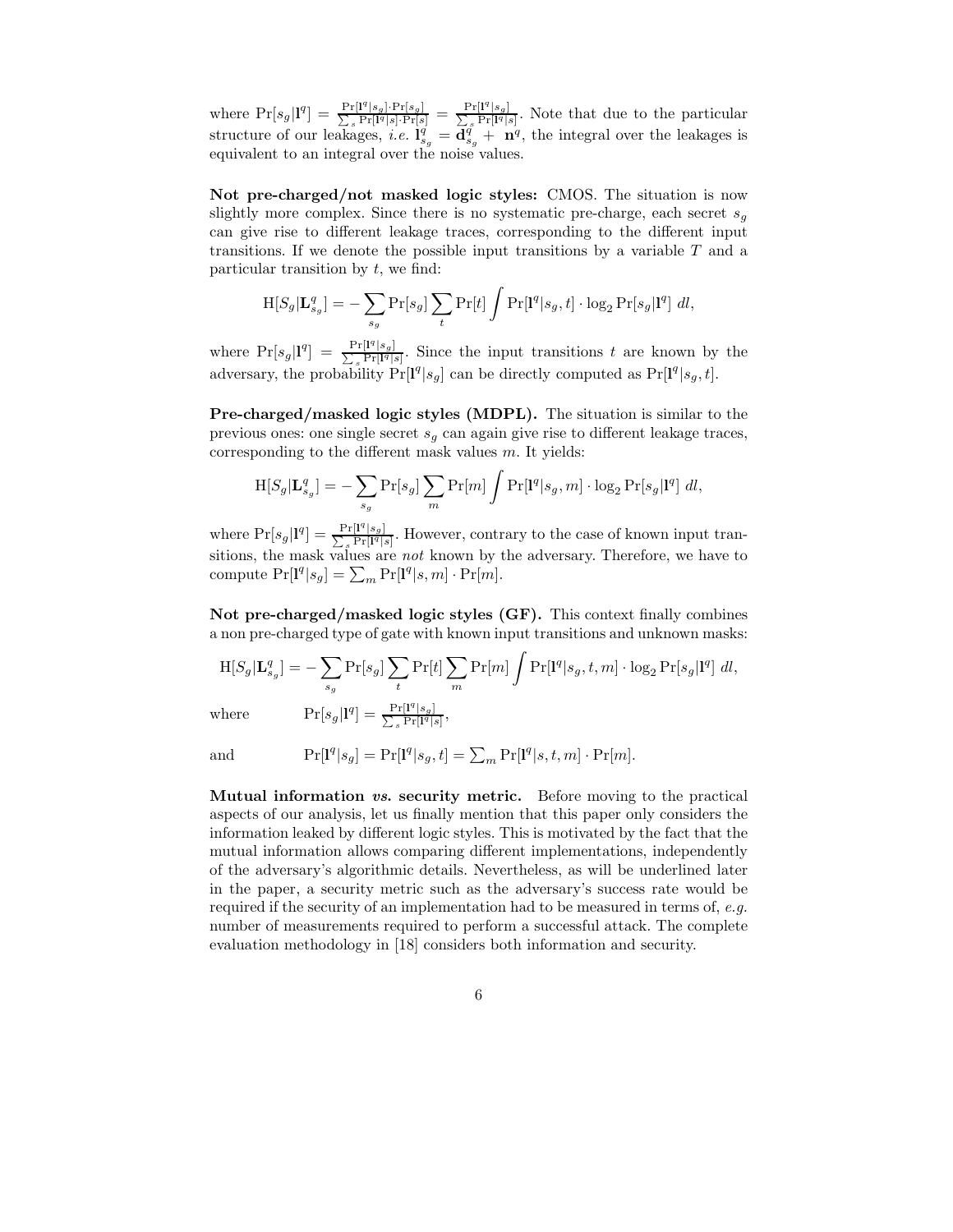#### 3.3 Side-channel leakage source and simulation environment

As stated in the introduction, one purpose of the present work is to improve the simulation-based security evaluations of side-channel resistant logic styles by the use of good metrics. In order to do so, we investigated transistor level descriptions of different logic styles and extracted the necessary leakages from single gate simulations. Since this level of complexity allows relatively simple descriptions while still giving good insights on the behavior of the different proposed countermeasures, it was a good starting point for the application of our bottom-up security evaluations. The simulations were run on  $ELDO\odot$  [7], an electrical circuit simulator. We used a  $0.13 \mu m$  Bulk CMOS process thoroughly described in the BSIM3 [4] notice. We simulated the current driven from the power supply during different events of the gates. According to the logic style, the actual part of the power consumption curve was either the one relative to the transition between two different inputs or the one relative to a transition between the evaluation phase and the pre-charge phase. Simulations were run with a 1.2 V power supply and using a time resolution of  $10^{-4}$ ns<sup>1</sup>. Single gates under investigation were driven and loaded by gates in a similar logic style connected to another power node. Finally and as far as possible, our circuit configuration respects the descriptions given in the original papers describing the logic styles (e.g. in terms of matched output loads, input rise/fall or arrival time). For each countermeasure, the following functions were simulated, in order to represent a panel of the basic logic blocks needed to build a complete circuit:

| - AN2: 2 inputs AND gate | - AN3: 3 inputs AND gate               |
|--------------------------|----------------------------------------|
| - OR2: 2 inputs OR gate  | - OR3: 3 inputs OR gate                |
| - EO2: 2 inputs XOR gate | - MAJ: majority gate $Z = (B+C)A + BC$ |

We note that, as also mentioned in the introduction, considering lower abstraction levels (and possibly real measurements) would increase the quality of our analysis. For example, the power consumption behavior of a complex circuit (rather than simple gates) and/or the use of conditions that do not respect the description made in the seminal papers could be considered. This was done in several papers like in [20], where the influence of unmatched output loads and input arrival time was detailed on WDDL and MDPL. Refinements of the simulation models could be similarly developed, including the study of the interconnect, diffusion, routing and/or cross-talk capacitances, as proposed in [25]. Finally, for dynamic and differential logic styles, the influence of transition between data states should also be analyzed as some history effect can be the source of additional information leakages. Importantly, the evaluation methodology described in this paper could be similarly applied at all abstraction levels (e.g. post place-and-route or physical), by just changing the leakage source. This is the main advantage of our proposal compared to previous ad hoc approaches for such evaluations. As already mentioned, simulated gate-level evaluations are only aimed to be the first step in the complete analysis of a logic style.

<sup>1</sup> This time resolution is not intended to model the sampling frequency of an actual adversary but to feed our analyzes with the best possible leakage traces.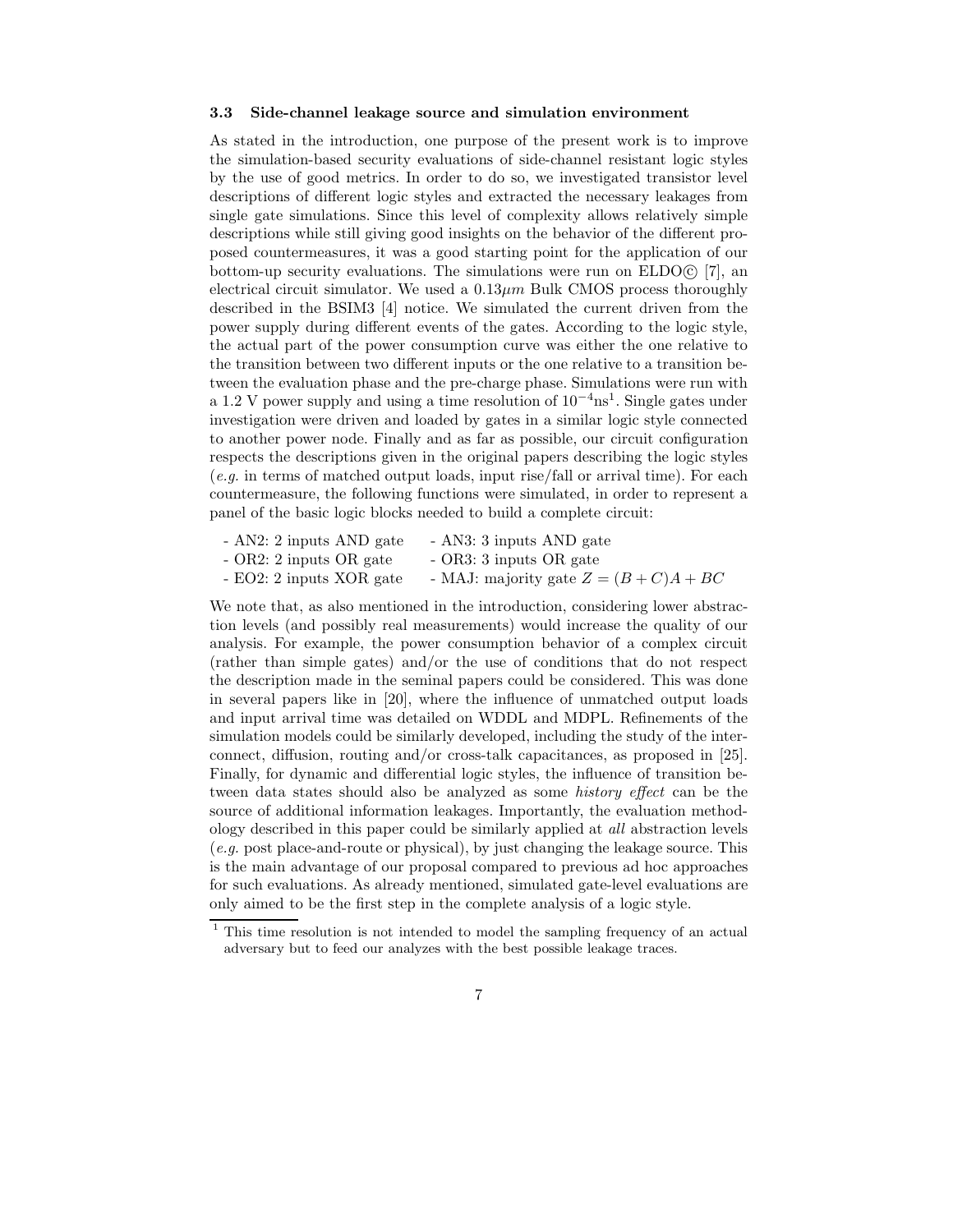#### 3.4 Information extraction: template attacks in principal subspaces

Assuming that our evaluations are provided with simulation-based leakage traces  $\mathbf{l}_{s_g}^q$ , a practical question remains to properly evaluate the probability density function  $Pr[I_{s_g}^q | s_g]$  necessary to compute the mutual information. Due to the large dimensionality of the leakage traces, a number of heuristics have been proposed in the open literature in order to reduce the number of leakage samples to tractable values. In this paper, we consider the Principal Component Analysis (PCA) described in [3], of which we now recall the necessary background. For more details, we refer to the original paper. PCA is a standard statistical tool for dimensionality reduction. It looks for a linear transformation T that projects high dimensional data into a low-dimensional subspace while preserving the data variance. PCA usually works in two steps. First, it looks for a rotation of the original axes such that the new coordinate system indicates the successive directions in which the data have maximal variance. Second, it only retains the D most important directions in order to reduce the dimensionality. Note that for practical reasons, a maximum of  $(K-1)$  directions can be efficiently computed, where  $K$  is the number of key classes targeted in the attack.

Let us assume single query leakage traces  $l_{s_g}$  with  $N_s$  samples, obtained from our simulation environment. In the following and for each logic style/gate investigated, we first compute the  $N_s \times (K-1)$  PCA linear transform T that maps the high-dimensional traces  $l_{s_g}$  to  $(K-1)$ -dimension vectors  $l_{s_g}^* = \mathsf{T}(l_{s_g})$ . Then, we keep the D highest dimensions of the transformed leakage traces. Note that if each sample of the original trace is affected by an independent Gaussian noise with variance  $\sigma_n^2$ , then each principal direction also is. Consequently, in practice, the main parameters in our security evaluations are:

- 1. The number of dimensions  $D$  kept in the transformed leakages<sup>2</sup>.
- 2. The noise variance  $\sigma_n^2$  in the leakage samples.

We note that all our following results are meaningful to the extent that the PCA properly extracts and compresses the information from the original leakage traces. On the one hand, this was verified in [3] for practical measurements. On the other hand, the proposed PCA optimizes the inter-classes variance without considering the intra-classes variances. As a consequence, other statistical tools could possibly improve the quality of our conclusions. Again and most importantly, the methodology would be exactly the same (only the evaluation of the probabilities  $Pr[I_{s_g}^q | s_g]$  would have to be changed). But using the PCA already allows improving the previous (e.g. variance-based) evaluation criteria.

<sup>&</sup>lt;sup>2</sup> Since we only investigate single events of logic gates, the first PCA dimension is largely dominating in our examples. Therefore, the information was usually extracted from 1- or 2-sample transformed leakage traces.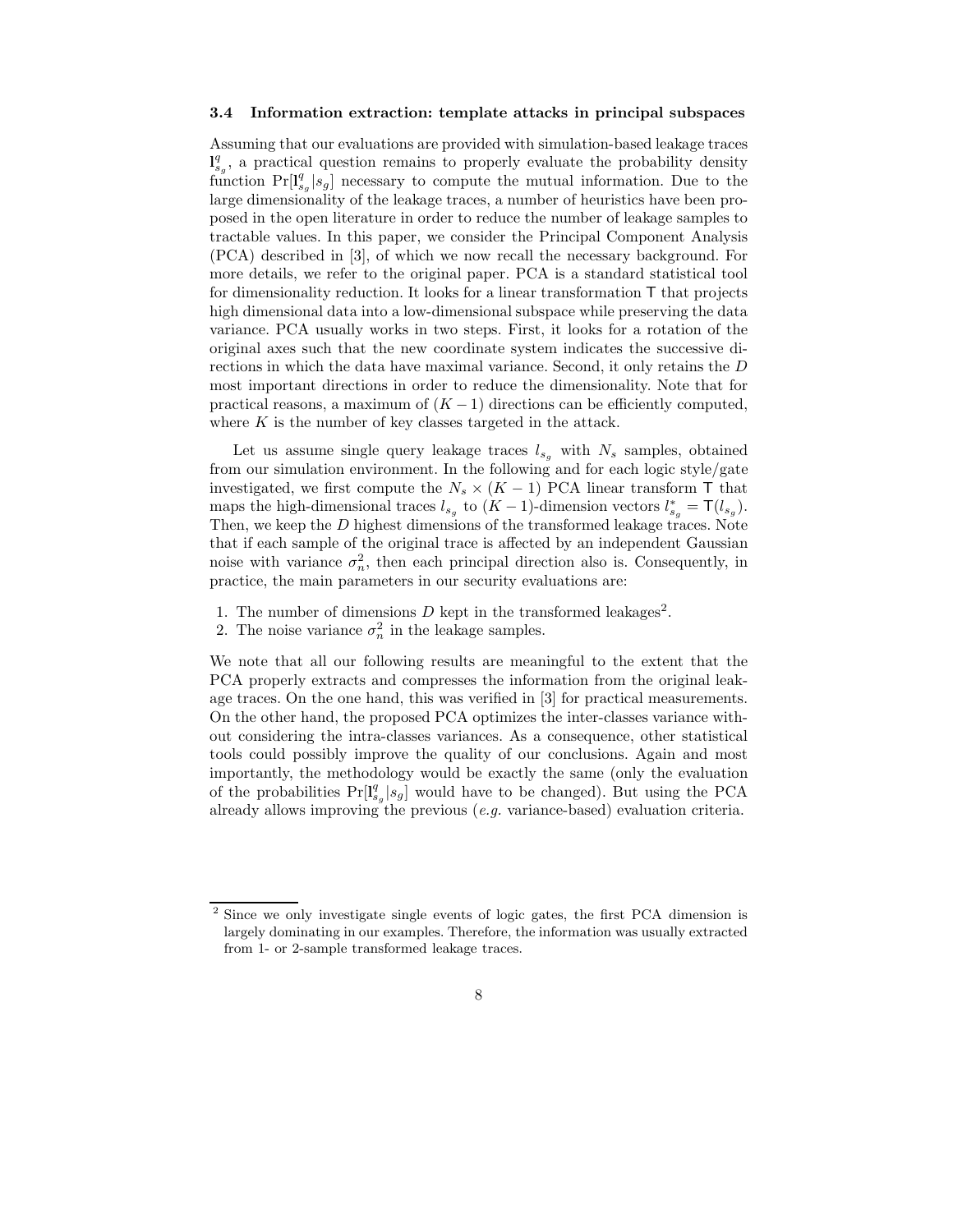## 4 Single gates evaluation results

In this section, we first provide the average and standard deviation of the currents supplied to our logic gates, as preliminary results of our simulations. Then, we selected a number of illustrations of our systematic analysis in order to put forward meaningful intuitions on different logic styles and gates.

#### 4.1 Preliminary results

The average and standard deviation of the currents flowing from the power supply node (for the parts of the leakage traces that were used in our analysis) are given in Tables 2 and 3. We first mention that these currents in individual gates barely give an image of the power consumption for complex circuits. For example, DyCML and LSCML have to generate a completion signal to indicate to the next gate stage of the circuit that the inputs are stable and ready. The current generated by this completion signal generation is included in our simulations. By contrast, the currents produced by the clocktree network required for other logic styles was not considered. In general, it is hard to extrapolate the behavior of a complex circuit from its component gates. This is true both in terms of average power consumption and security. Still, we can analyze logic styles at the gate level to put forward theoretical strengths/weaknesses in their design criteria.

 $AN2$  |  $OR2$  |  $EO2$  |  $AN3$  |  $OR3$  |  $MAJ$ CMOS || 1.1964 | 5.7654 | 6.5587 | 0.1744 | 6.5332 | 2.8254 WDDL 9.6736 9.6736 26.6118 12.5295 12.5295 17.5892 MDPL | 17.5892 17.5892 52.6239 35.7938 35.7938 70.4666 DyCML 11.9831 11.9831 11.8661 12.0787 12.0787 11.9373 LSCML 9.3266 9.3266 9.0547 9.3971 9.3971 9.0531 SABL || 6.0025 | 6.0025 | 6.0033 | 6.4585 | 6.4585 | 7.3581 GF ||31.0162||24.4751||5.8440 | N.A. | N.A. | N.A.

**Table 2.** Average power supply current  $[\mu A]$ .

The results presented in table 2 illustrate that full custom logic styles produce very close average currents across the different logic functions. Other logic styles show more dependencies, depending on the complexity of their internal structures. For example, the Gammel-Fischer logic style has quite complex structures for the AN2 and OR2 gates while the EO2 is much simpler. Similar observations can be drawn from the standard deviation table. If we consider the current standard deviations as an evaluation criteria, it suggests that SABL achieves the best security improvement respectively followed by DyCML, LSCML, WDDL, MDPL, CMOS and GF, for all logic gates but the EO2 gate for which the correct ordering is DyCML, LSCML, MDPL, GF, CMOS and WDDL. We remark that for full custom logic styles, the standard deviations for the EO2 gate are extremely low, due to a very well balanced structure of the gate. Let us finally mention that those values have to be carefully interpreted since the number of curves from which it has been computed varies for the different logic styles (depending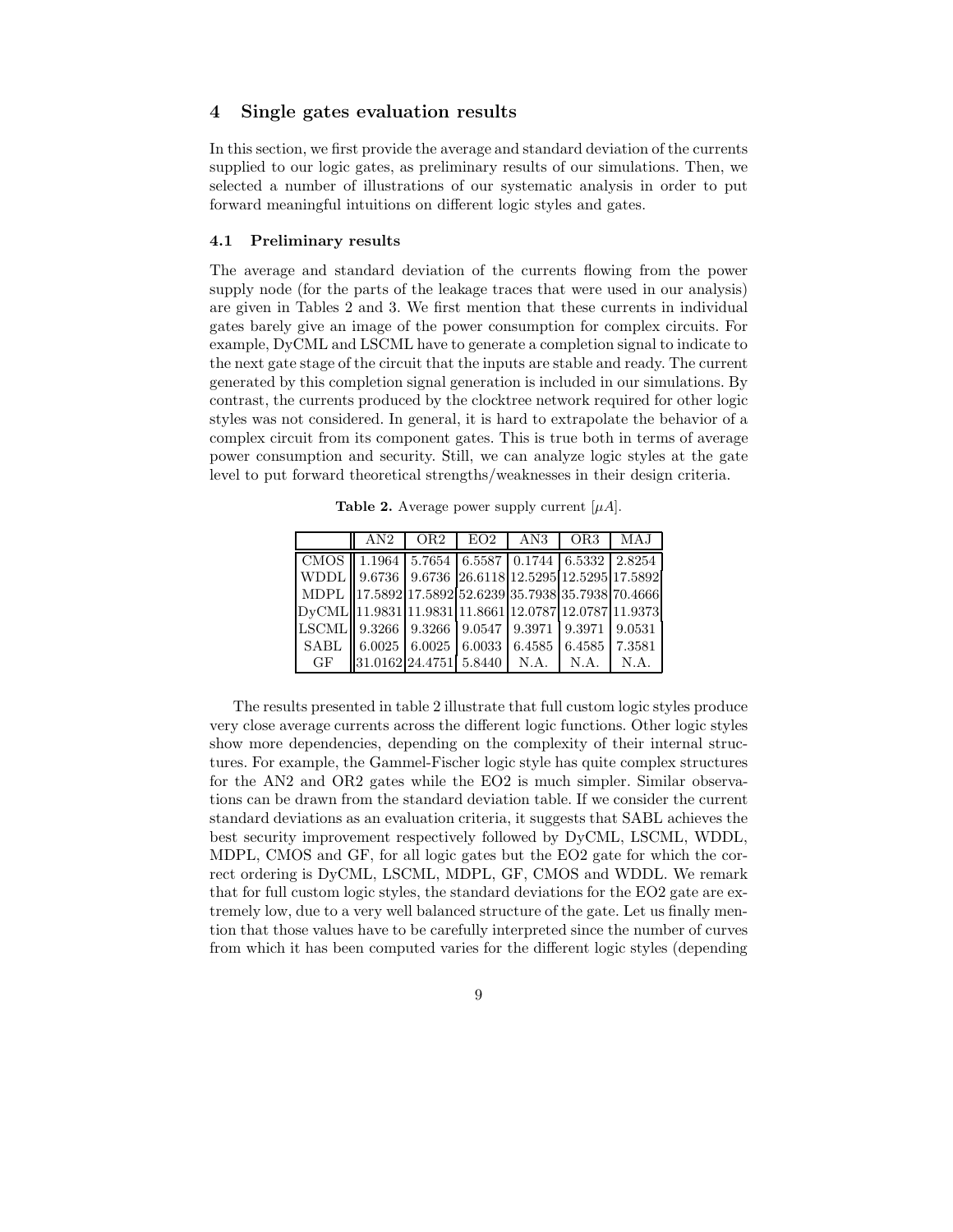|              | AN2            | OR <sub>2</sub>   | EO2               | AN3               | OR <sub>3</sub>   | MAJ               |
|--------------|----------------|-------------------|-------------------|-------------------|-------------------|-------------------|
| <b>CMOS</b>  | 4.1049         | 3.9061            | 5.7183            | 3.1113            | 2.9890            | 5.5226            |
| <b>WDDL</b>  | 0.7933         | 0.7933            | 6.7263            | 1.5183            | 1.5183            | 1.1398            |
| <b>MDPL</b>  | 1.2311         | 1.2311            | 1.1257            | 1.6451            | 1.6451            | 2.4790            |
| DyCML        | 0.1222         | 0.1222            | $8.30 \ 10^{-14}$ | 0.1525            | 0.1525            | 0.1928            |
| <b>LSCML</b> | 0.1271         | 0.1271            | $6.56~10^{-10}$   | 0.1713            | 0.1713            | 0.2061            |
| SABL         | $9.64~10^{-4}$ | $9.64 \; 10^{-4}$ |                   | $2.68 \; 10^{-2}$ | $2.68 \; 10^{-2}$ | $1.97 \; 10^{-3}$ |
| GF           | 21.9866        | 17.7882           | 5.0805            | N.A.              | N.A.              | N.A.              |

**Table 3.** Power supply current standard deviation  $[\mu A]$ .

on the number of gate inputs, mask bits, use of a pre-charge,  $\dots$ ). Additionally, the existence of non-consuming events (see below) artificially increases the leakage variances. More generally, and as already stated, variance-based criteria are not sufficient for the fair evaluation of side-channel attacks.

### 4.2 Analysis Results

Figures 2, 4, 5 and 6 (the last ones in Appendix) illustrate the amount of information in the side-channel leakages vs. the noise standard deviation, respectively for the AN2, EO2, OR3 and MAJ logic functions. We limited ourselves to these gates since the shapes of the information curves are similar for the couples (AN2-OR2), (AN3-OR3) in all the logic styles (besides CMOS). Indeed, the gate structures are identical (for SABL, DyCML, LSCML and Gammel-Fischer), or use complementary gates (for WDDL and MDPL) and thus generate the same current curves. In the remainder of the section, we pointed out a number of interesting (and intuitive) facts that can be observed from the different figures.

Existence of close and undistinguishable leakages. Undistinguishable leakages typically cause initial values for the information curves below the theoretical expectations. As a typical example, the CMOS AN2 and EO2 gates do not have an initial mutual information of 2 bits. This is caused by the existence of events with identical leakages, namely, the  $0 \rightarrow 0, 1 \rightarrow 1, 2 \rightarrow 2$  and  $3 \rightarrow 3$  input transitions. The same phenomenon occurs for the GF gates, the SABL EO2 gate and for DyCML and LSCML EO2 and MAJ gates. In these examples, certain different inputs lead to identical simulated leakages. Similarly, certain inputs give rise to close leakages. As a result, an increase in the noise level may cause certain inputs to become undistinguishable, which is observed in the figures with the stepped shape of certain information curves.

Full custom designs vs. standard cells. For all the logic gates investigated, the information vs. noise curve illustrates a much quicker reduction of the information leakages for full custom logic styles than for the standard cell-based ones. Amongst these full custom logic styles, SABL achieves the best result since its internal structure yields a better suppression of the influence of the internal capacitances than the reduced output swing used by DyCML and LSCML.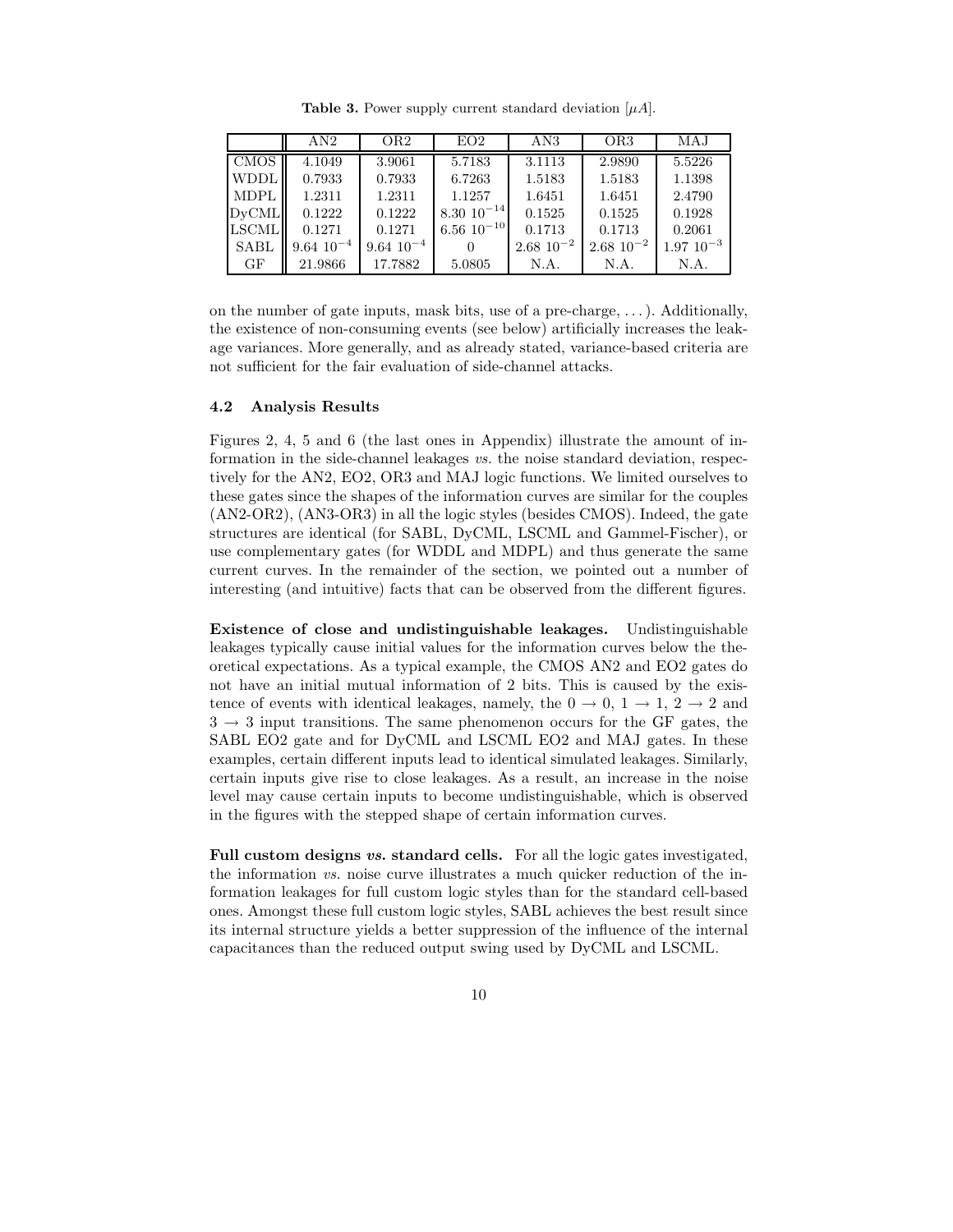

Fig. 2. Information extraction results for the AN2 gate.

Number of masking bits. Our analysis also allows putting forward the different behaviors of masked logic styles, depending on the number of mask bits used in their implementation. Informally, the presence of mask bit(s) in a circuit ideally generates confusion since the same input value to the gates can leak different shapes of power curves depending on the mask values. The more mask bits are used, the more confusion can be expected. For example, MDPL uses a single mask bit to protect the AN2 gate while GF uses two ones. As a result, we could theoretically expect a better resistance of the GF logic style . In fact, looking carefully at the MDPL gates additionally suggests that *at this* abstraction level, the mask does not actually improve the confusion at all.

The cause of this phenomenon is illustrated in figure 3. In this figure,  $a_m, b_m$ ,  $\overline{a_m}, \overline{b_m}$  represent the masked inputs and their complementary values, m and  $\overline{m}$ the mask value and its complementary, a and b the unmasked values. Let  $L_{G1}$ and  $L_{G2}$  stand for the power consumption events relative to the inputs occurring within gates 1 and 2. Let finally  $L_i$ ,  $i = 1, ..., 8$  be the possible values of these events. This figure illustrates that for any possible input of the first majority gate, the second majority gate will generate the complementary event. Therefore, the combined leakage of both majority gates is independent of the mask values. By contrast, for the GF logic, the masking scheme is such that the same input event can indeed leak different information, depending on the mask values. This explains the behavior of these two logic styles in our simulations. Again, let us mention that these observations relate strongly to the abstraction level we consider. As far as MDPL is concerned, the mask is mainly used to get rid of routing constraints in the dual-rails, which cannot be observed from our gate level simulations: it becomes useful when unbalanced dual-rails allow distinguishing complementary events. Note finally that our approach is information theoretic which involves that our adversaries take advantage of all the information in the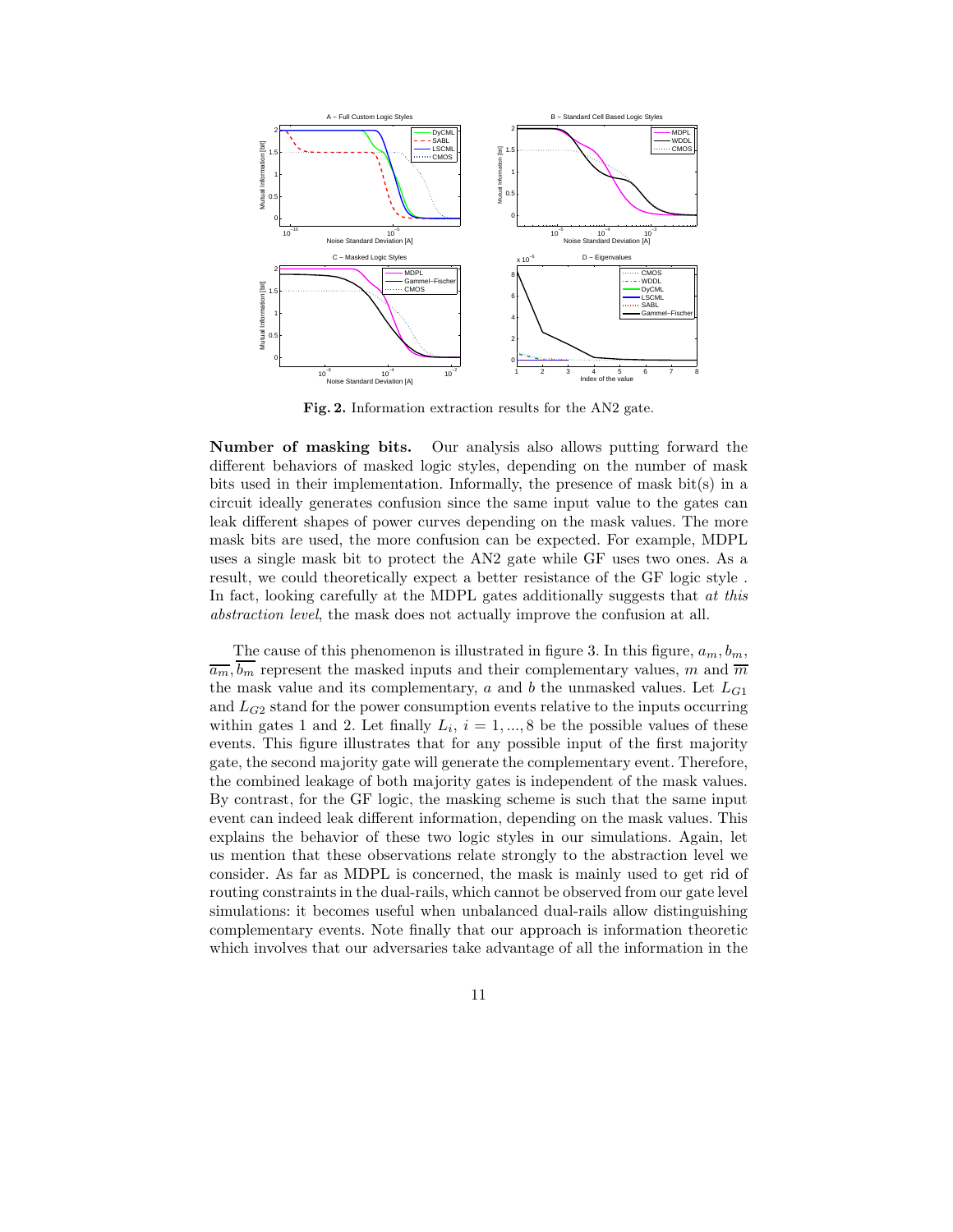|                                              | $a_m$ | $b_m$    | $\mathsf{m}$ | $\overline{a_m}$ | $\overline{b_m}$ $\overline{m}$ | a | b | $-91$          | $-g2$ . | $L_{Tot}$                 |
|----------------------------------------------|-------|----------|--------------|------------------|---------------------------------|---|---|----------------|---------|---------------------------|
| $a_m$<br>$in_1$                              | U     | U        | 0            |                  |                                 | O | 0 |                | L8      | $1+L8$                    |
| in <sub>2</sub> MAJ<br>z<br>$b_m$<br>$q_m$   |       | O        |              |                  | U                               |   |   |                |         | $L2+L7$                   |
| $in_3$<br>gate 1<br>$m -$                    |       |          | 0            |                  |                                 | O | 1 | L <sub>3</sub> | L6      | $L3+L6$                   |
|                                              |       |          |              |                  |                                 |   | 0 | 4              | .5      | $4+L5$                    |
| $\overline{a_m}$<br>$in_1$                   |       | $\Omega$ | 0            |                  |                                 |   | 0 | L5             | 4       | $4+L5$                    |
| in <sub>2</sub> MAJ<br>$b_m$ -<br>z<br>$q_m$ |       | 0        |              |                  |                                 | 0 |   | L6             | L3      | $L3+L6$                   |
| $in_3$<br>$\overline{m}$ -<br>gate 2         |       |          | 0            |                  |                                 |   |   |                | L2      | $L2+L7$                   |
|                                              |       |          |              |                  |                                 | 0 | 0 | L8             |         | $.1 + L8$<br>$\mathbf{L}$ |

Fig. 3. MDPL gate structure for the AN2 function and corresponding event table.

simulation curves: they have access to a perfect leakage model which may not be the case in practice. Additionally, when low noise variances are considered, the simulations allow discriminating most events, which makes the masking a relatively inefficient method, from a theoretical point of view.

Differences between logic gates and size dependencies. These are simple statements. First, the inner structure of certain logic gates  $(e.g. EO2)$  makes them inherently easier to protect against side-channel attacks, because of a better balanced internal structure. Second, one can observe that our conclusions do not significantly differ when we increase the gate sizes  $(e.g. AN2 vs. OR3)$ . On the other hand, moving towards higher circuit complexities is expected to illustrate other facts about the logic styles, as detailed in Section 3.3.

Interpretation of the results. The information plots in this section allow comparing different logic styles in function of the noise level in the observations. For example, Figure 2.B shows that beyond a certain noise threshold, MDPL becomes a better countermeasure than WDDL at the gate level  $(i.e.$  it provides less information to the adversary). But information plots do not tell how much better a countermeasure is in terms of, e.g. number of measurements required to perform a successful attack. For these purposes, a security metric such as the adversary's success rate needs to be computed. As detailed in [18], there is no straightforward way to turn the information theoretic metric into a security metric: they quantify different aspects of a side-channel attack. Otherwise said, since the present paper aims to compare different logic styles, the information theoretic evaluation is sufficient. But the security of these logic styles against any given adversary could be similarly investigated, as in [19].

Importantly, these experiments confirm the limitations of the variance-based (and other ad hoc) evaluations of logic styles. In particular, our different figures show that the respective effectiveness of different countermeasures depends on the amount of noise in the observations and therefore cannot be properly explained from simple tables as in Section 4.1. By contrast, it is expected that our information theoretic approach allows analyzing any countermeasure in a unified evaluation methodology. For example, both masked and dual-rail logic styles can be fairly compared thanks to the information theoretic metric<sup>3</sup>, although they have opposite impacts on the leakage variances.

<sup>&</sup>lt;sup>3</sup> If the leakages have been generated in a similar way, which can be a practical issue.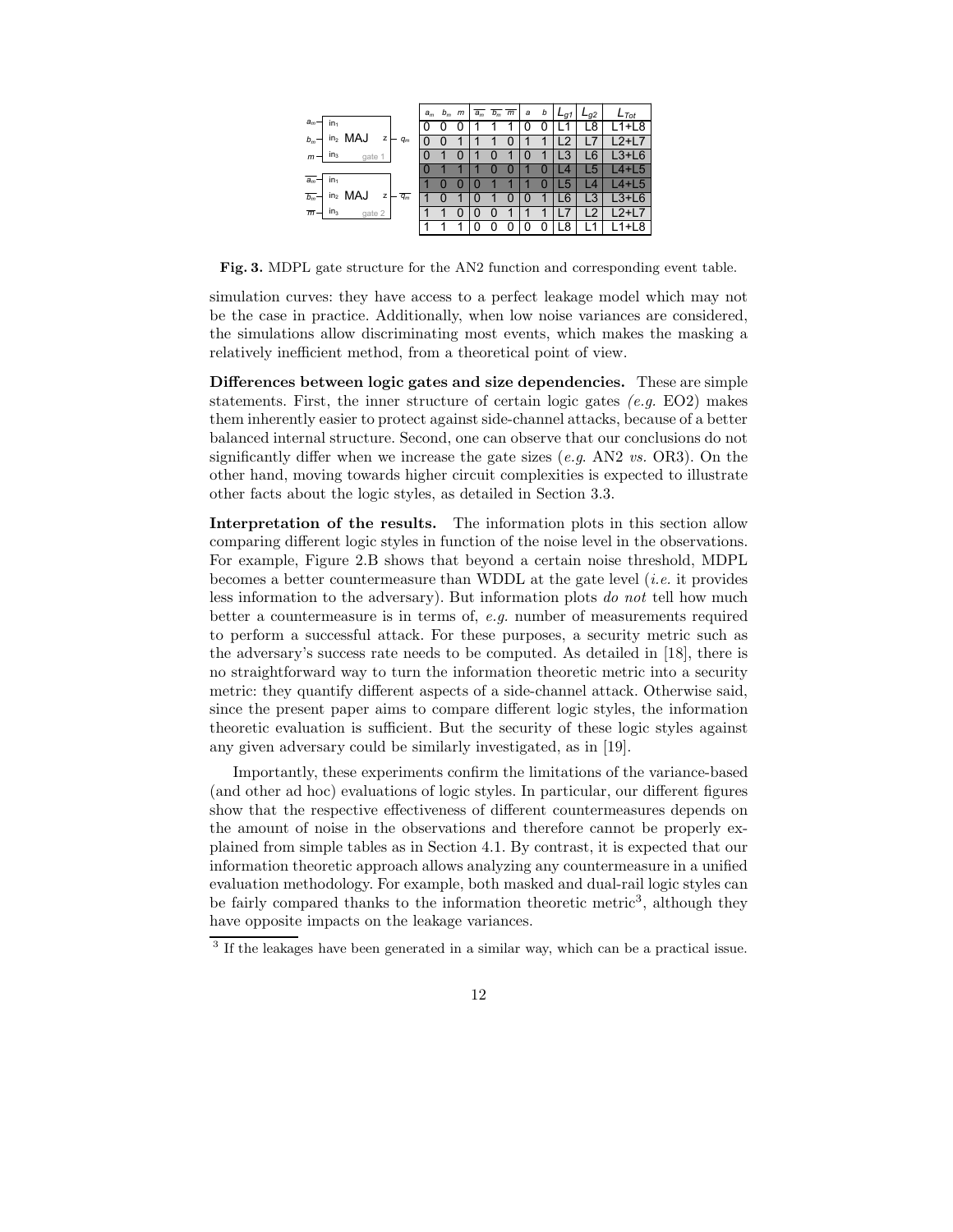## 5 Conclusions and open problems

This paper describes an information theoretic evaluation methodology to analyze the effectiveness of side-channel resistant logic styles. It allowed us to put forward a number of meaningful observations about recently proposed countermeasures against such physical attacks. Among the advantages of the proposed approach is the possibility to apply the same metrics and methodology at all design stages of a cryptographic device. We considered gate-level simulations as a first step in such evaluations. A practically interesting scope for further research is therefore to extend our analysis to more complex simulation models and to actual measurements. Moving from theory to practice will allow exhibiting additional strengths and weaknesses of the various logic styles and is therefore necessary for their better evaluation and understanding.

Our results exhibit (once again) that no perfect logic style exists to prevent side-channel leakages. They also show that different categories of solutions (e.g. full custom vs. standard cells) allow reaching different security levels. From a practical point of view, this security has to be traded with the implementation cost of the countermeasures. A central objective of this paper is therefore to allow a good evaluation of this security vs. efficiency tradeoff, with fair metrics. We finally suggest the development of a full custom logic style, combining dualrails, pre-charges and masking as an interesting research direction.

Acknowledgements: The authors would like to thank anonymous CHES reviewers for their interesting comments. Since we could hardly address all of them in the present paper, we refer to [26] for further details on this line of research.

#### References

- 1. D. Agrawal, B. Archambeault, J. Rao, P. Rohatgi, The EM Side-Channel(s), in the proceedings of CHES 2002, Lecture Notes in Computer Science, vol 2523, pp 29-45, Redwood City, California, USA, August 2002.
- 2. M.W. Allam and M.I. Elmasry, Dynamic Current Mode Logic (DyCML): A New Low-Power High-Performances Logic Styles, IEEE Journal of Solid State Circuits, vol 36, num 3, pp 550-558, March 2001.
- 3. C. Archambeau, E. Peeters, F.-X. Standaert, J.-J. Quisquater, Template Attacks in Principal Subspaces, in the proceedings of CHES 2006, Lecture Notes in Computer Science, vol 4249, pp. 1–14, Yokohama, Japan, October 2006.
- 4. Berkley MOSFET Simulation Model, Device Research Group, Department of of Electrical Engineering and Computer Science, University of California, Berkeley, http://www-device.eecs.berkeley.edu/ bsim3/
- 5. S. Chari, J. Rao, P. Rohatgi, Template Attacks, in the proceedings of CHES 2002, Lecture Notes in Computer Science, vol 2523, pp 13-28, CA, USA, August 2002.
- 6. ECRYPT Network of Excellence in Cryptology, The Side-Channel Cryptanalysis Lounge , http://www.crypto.ruhr-uni-bochum.de/en sclounge.html.
- 7. http://www.mentor.com/products/eldo
- 8. J.A. Fournier, S. Moore, H. Li, R.D. Mullins, G.S. Taylor, Security Evaluation of Asynchronous Circuits, in the proceedings of CHES 2003, Lecture Notes in Computer Science, vol 2779, pp 137-151, Cologne, Germany, September 2003.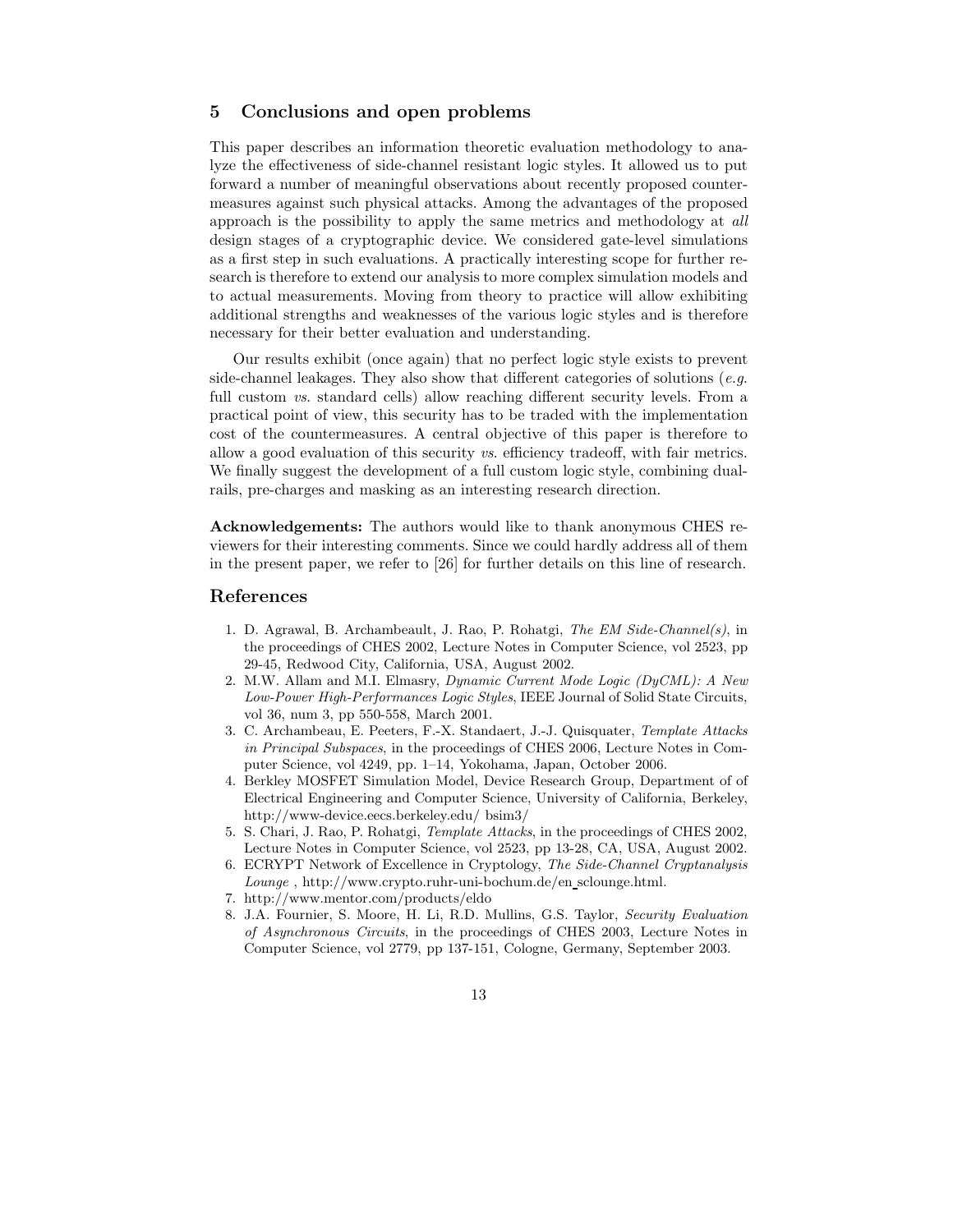- 9. W. Fischer, B. M. Gammel, Masking at the Gate Level in The Presence of Glitches, in the proceedings of CHES 2005, Lecture Notes in Computer Science, vol 3659, pp 187-200, Edinburgh, Scotland, August 2005.
- 10. S. Guilley, P. Hoogvorst, Y. Mathieu, R. Pacalet, The Backend Duplication Method: A Leakage-Proof Place-and-Route Strategy for ASICs, in the proceedings of CHES 2005, LNCS, vol 3659, pp 383-397, Edinburgh, UK, Sept. 2005.
- 11. I. Hassoune, F. Macé, D. Flandre, J.-D. Legat, Low-swing current mode logic (LSCML): a new logic style for secure smart cards against power analysis attacks, in Microelectronics Journal, vol 37, num 9, pp 997-1006, Elsevier, September 2006.
- 12. P. Kocher, Timing Attacks on Implementations of Diffie-Hellman, RSA, DSS and Other Systems, in the proceedings of Crypto 1996, Lecture Notes in Computer Science, vol 1109, pp 104-113, Santa Barbara, California, USA, August 1996.
- 13. P. Kocher, J. Jaffe, B. Jun, Differential Power Analysis, in the proceedings of Crypto 1999, LNCS, vol 1666, pp 398-412, Santa-Barbara, USA, August 1999.
- 14. H. Li, T. Markettos, S. Moore, Security Evaluation Against Electromagnetic Analysis at Design Time, in the proceedings of CHES 2005, Lecture Notes in Computer Science, vol 3659, pp 280-292, Edinburgh, Scotland, August 2005.
- 15. F. Macé, F.-X. Standaert, I. Hassoune, J.-D. Legat, J.-J. Quisquater, A Dynamic Current Mode Logic to Counteract Power Analysis Attacks, in the Proceedings DCIS 2004, pp 186-191, Bordeaux France, November 2004.
- 16. S. Mangard, T. Popp, B. Gammel, Side-Channel Leakage of Masked CMOS Gates, in the proceedings of CT-RSA 2005, Lecture Notes in Computer Science, vol 3376, pp 351-365, San Fransisco, USA, 2005.
- 17. T. Popp, S. Mangard, Masked Dual-Rail Pre-Charge Logic: DPA-Resistance Without Routing Constraints, in the proceedings of CHES 2005, Lecture Notes in Computer Science, vol 3659, pp 172-186, Edinburgh, Scotland, August 2005.
- 18. F.-X. Standaert, T.G. Malkin, M. Yung, A Formal Practice-Oriented Model for the Analysis of Side-Channel Attacks, Cryptology ePrint Archive, Report 2006/139, 2006, http://eprint.iacr.org.
- 19. F.-X. Standaert, E. Peeters, C. Archambeau, J.-J. Quisquater, Towards Security Limits in Side-Channel Attacks, in the proceedings of CHES 2006, Lecture Notes in Computer Science, vol 4249, pp. 30–45, Yokohama, Japan, October 2006.
- 20. D. Suzuki, M. Seaki, Security Evaluation of DPA Countermeasures Using Dual-Rail Pre-Charge Logic Style, in the proceedings of CHES 2006, Lecture Notes in Computer Sciences, vol. 4249, pp 255-269, Yokohama, Japan, October 2006
- 21. K. Tiri, M. Akmal, I. Verbauwhede, Dynamic and Differential CMOS Logic with Signal Independent Power Consumption to Withstand DPA on Smart Cards, in the proceedings of ESSCIRC 2002, pp 403-406, Florence, Italy, September 2002.
- 22. K. Tiri, I. Verbauwhede, A Logic Level Design Methodology for a Secure DPA Resistant ASIC or FPGA Implementation, in the proceedings of DATE 04, vol 1, pp 10246 - 10251, Paris, France, February 2004.
- 23. K. Tiri, I. Verbauwhede, Place and Route for Secure Standard Cell Design, in the proceedings of CARDIS 2004, pp 143-158, Kluwer, August 2004.
- 24. K. Tiri, I. Verbauwhede, Design Method for Constant Power Consumption of Differential Logic Circuits, in the proceedings of DATE 2005, pp 628-633.
- 25. K. Tiri, I. Verbauwhede, Simulation Models for Side-Channel Information Leaks, in the proceedings of DAC 05, pp 228-233, San Diego, CA, USA, June 2005.
- 26. UCL Crypto Group, Theoretical Models for Side-Channel Attacks, home page and FAQs: http://www.dice.ucl.ac.be/ fstandae/tsca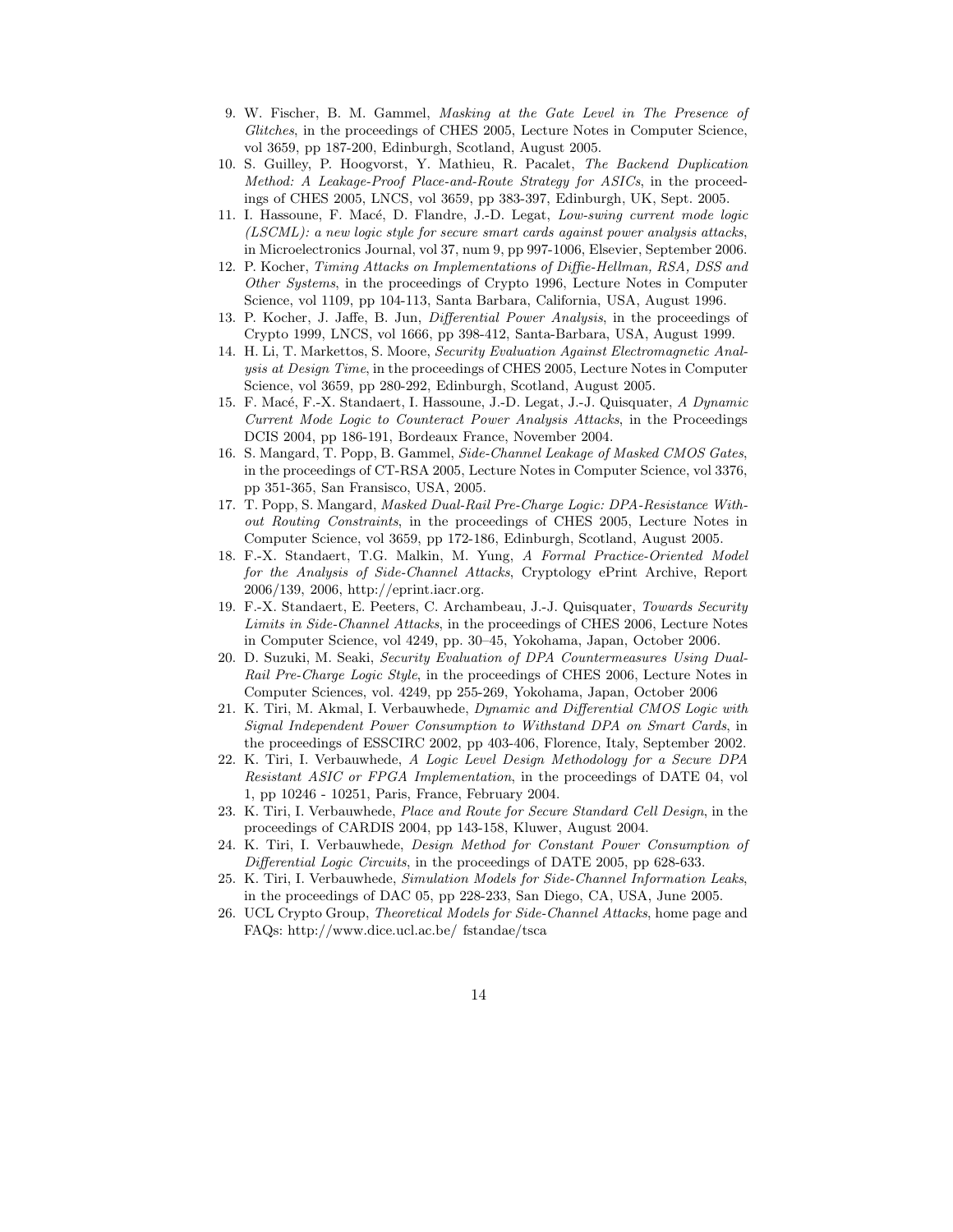## A Figures



Fig. 4. Information extraction results for the XOR2 gate.



Fig. 5. Information extraction results for the OR3 gate.